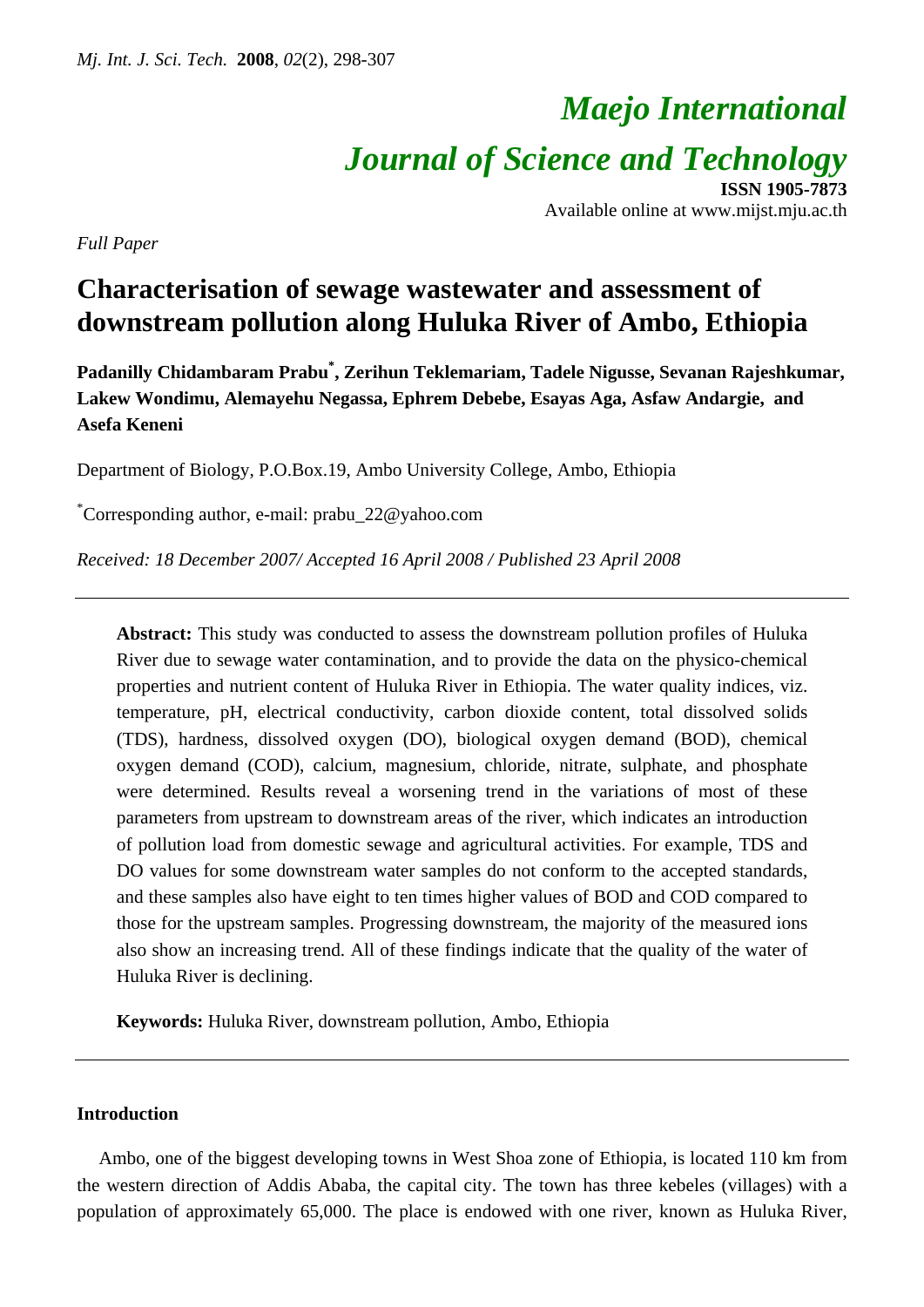which separates the town into two major parts. Huluka River starts from Dendi Lake near the town of Wonchi, which is 39 km from Ambo, and flows from the southern pole of Ambo towards the northern direction of the town. The water content of the river varies from season to season with a mean daily water flow of about 15,000 and 75,000  $\text{m}^3$ /day during dry and rainy season respectively [1]. In rural areas, the river water is used for drinking, sanitation, livestock, and agricultural purposes. However, sewage from residential areas near the river is directly expelled into the river and dense weeds have occupied the riverside, thus affecting the water flow.

Despite of its foul odour and toxicity caused by intensive exploitation by domestic and agricultural activities, the river is still used for various purposes including irrigation, recreation, and cattle washing. These observations may reveal the absence of policies protecting the water systems and/or of overt monitoring studies on Huluka River. At present limited or no reports dealing with the water quality of Huluka River have appeared in the literature. Hence, with the aims of assessing temporal variations and thereby encouraging public awareness of the water quality of the Huluka River, the present physico-chemical analysis study is conducted to evaluate the pollution caused by human influences along the river.

### **Materials and methods**

#### *Sampling location*

To determine the pollution load from sewage wastewater, four representative samples were collected from domestic and municipal sources which discharge wastewater into Huluka River. The volume of the wastewater discharged into the river varies between 10,000 to 15,000 L/day [2]. The five sampling sites in the river are designated as S1 to S5 (Figure 1) as they reflect different activities along the watercourse of the river. Sampling site S1 represents the upper stream where the river enters into the town while S5 represents the lower stream of the river ending at Ambo. Sampling sites S2 to S4 are selected in between S1 and S5. The selected sampling sites are based on accessibility, safety, potential sources of pollution, and waste disposal activities. The sites are evenly distributed along the course of the river with more emphasis on polluted sites. The sampling sites span 10 km from upper to lower stream of the river.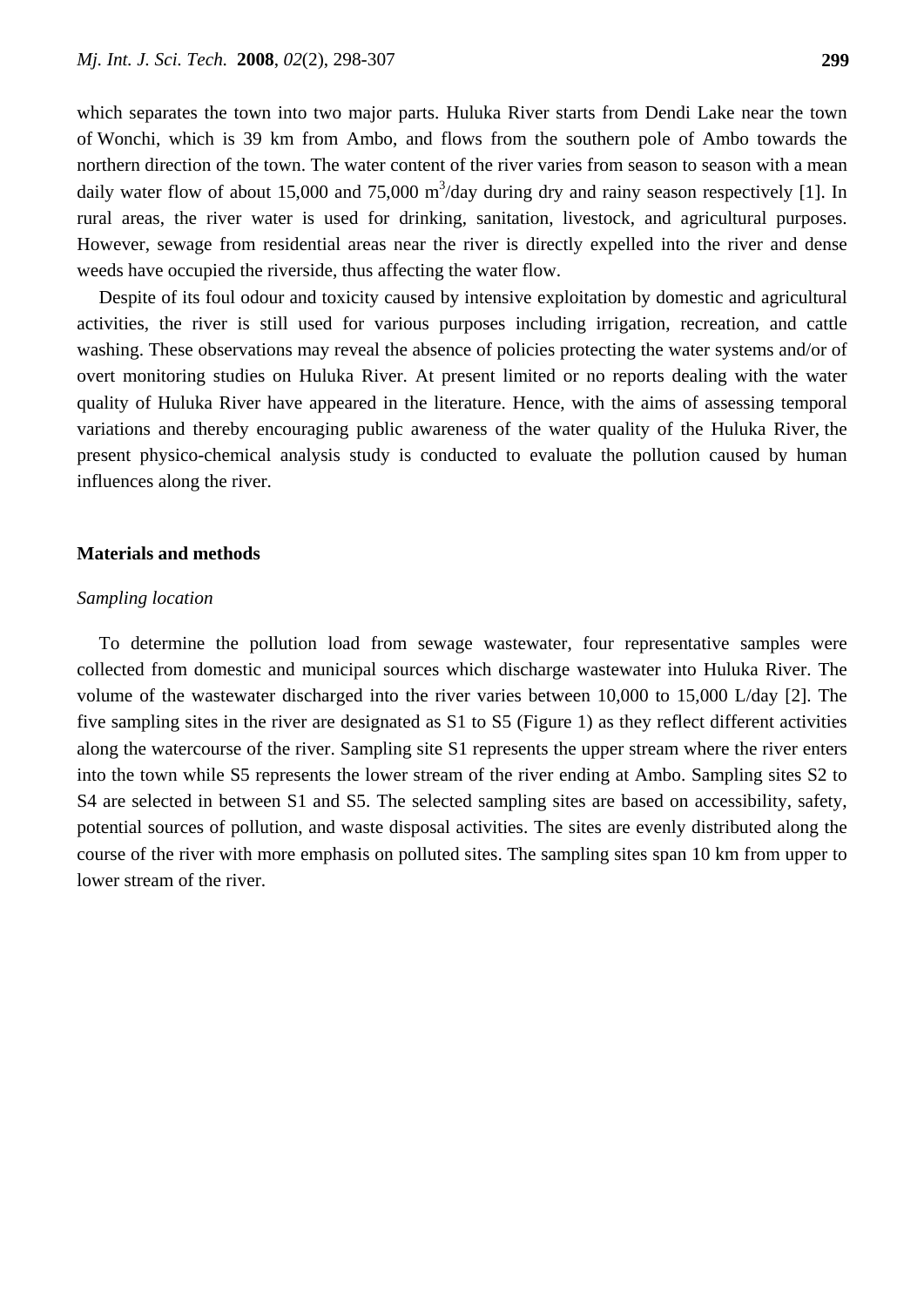

**Figure 1.** Map showing sampling points along Huluka River

# *Sampling procedures and methods of analysis*

Samplings were carried out for a period of 6 months from February to July 2007, covering both dry and rainy seasons. Water samples (number of samples,  $n = 5$ ) were collected in polyethylene cans at monthly intervals, and transported to the Department of Biology, Ambo College for further characterisation. The samples were analysed for temperature, pH, electrical conductivity (EC), carbon dioxide, TDS, hardness (as CaCO<sub>3</sub>), DO, BOD, COD, calcium, magnesium, chloride, sulphate, nitrate, and phosphate, using standard methods for the examination of wastewater outlined in the APHA manual [3] and WHO/UNEP guidelines [4].

### **Results and Discussion**

A detailed characterisation of sewage wastewater and downstream water samples has been carried out to determine the downstream pollution load in Huluka River. The composite raw sewage water in the town of Ambo which enters Huluka River at various points had the following characteristics:  $pH =$ 7.9,  $\text{EC} = 1420 \mu\text{S/cm}$ ; total solids, DO, BOD, and COD = 850, 3.2, 250, and 540 mgL<sup>-1</sup> respectively; nutrients: Ca, Mg, chloride, nitrate, phosphate and sulfate  $= 115, 95, 350, 9.28, 5.50,$  and 55 mgL<sup>-1</sup> respectively. As for the Huluka River water samples, the results of analysis of the physico-chemical properties and the major ions and nutrients are summarised in Tables 1-2.

The temperature of the water samples range between  $15.2 - 23.2^{\circ}$  C, which is noted to be above the maximum permissible limit  $(15^{\circ}$  C) of the Canadian Council of Ministers for Environment (CCME) guidelines for community water used as aesthetic object (Table 3), and is found to vary during the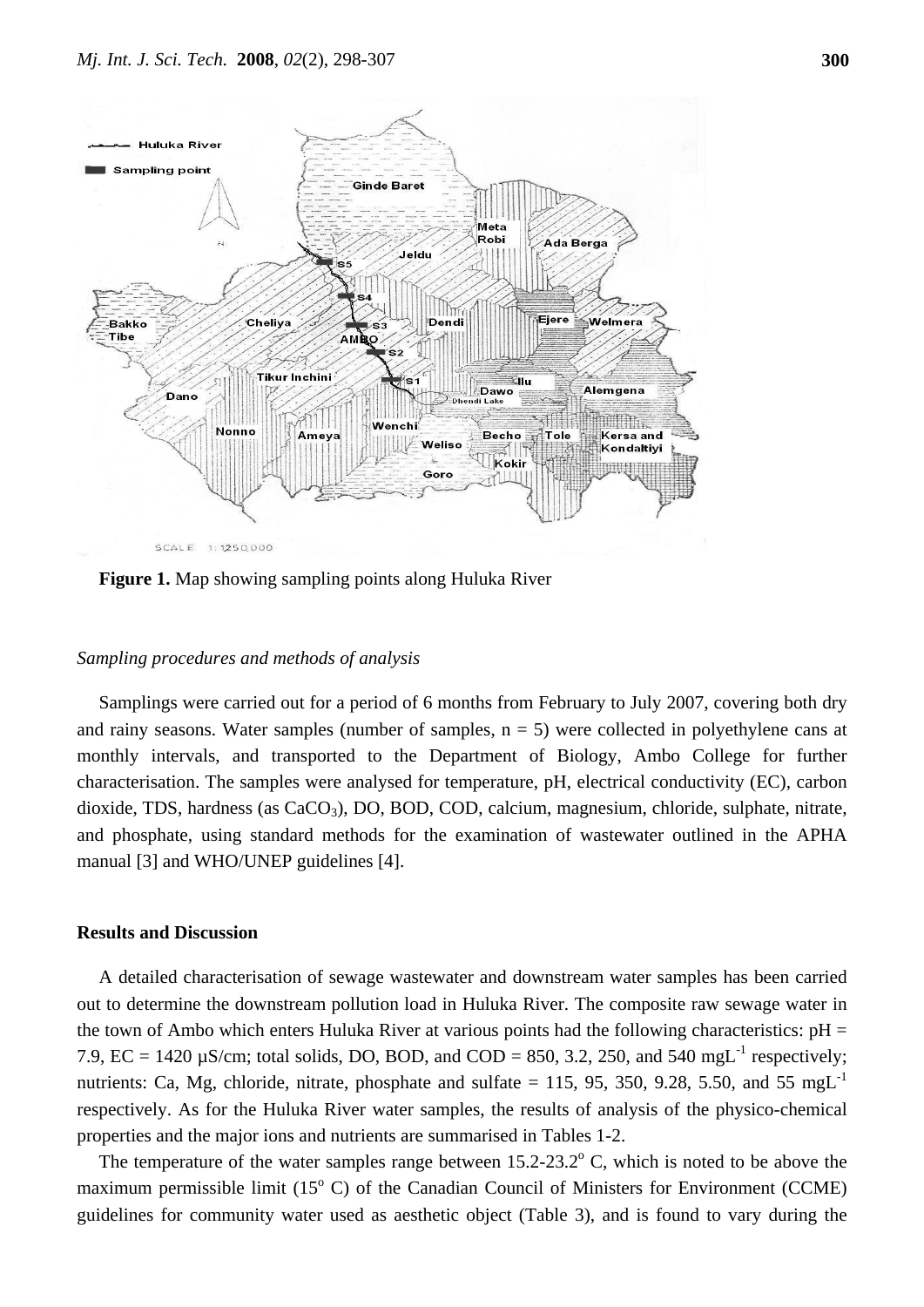rainy and dry season. During the dry season (February to May), the temperature of Huluka River ranges between 22.4-23.2 $^{\circ}$  C while it is 15.2-17.8 $^{\circ}$  C during the rainy season. The pH of Huluka River is slightly alkaline in nature and ranges between a minimum of 7.40 in the rainy season and a maximum of 8.18 in the dry season (Table 1), which is the usual range of river waters [5]. The slight alkalinity could be due to the calcium bedrock weathering which reflects the importance of dissolution of limestone and dolomites in the watershed. This finding confirms the result of an earlier study on Tinishu Akaki River [6]. The pH is much lower at the entry point of the river to the town (S1) and increases to a maximum furthest downstream (S5). The increase could be due to the intermixing of the sewage wastewater whose pH value is greater than 8 at the downstream sampling points (S3-S5), thus indicating the possible presence of free ammonia, which is likely to pose problems when the water is to be used for drinking and fishing by the downstream users. Ammonia is much more toxic in alkaline water than in acidic one, being toxic to aquatic biota than when it is in the oxidised form [7]. However, all the values are still within the limit of CCME and WHO guidelines for livestock watering and irrigation water.

The electrical conductivity (EC) of water is a useful and convenient indicator of its salinity or total salt content, and the values for the water of Huluka River are between 168.6-597.1 µS/cm during the dry season and 125.4-541.2µS/cm during the rainy season. The lowest and highest EC values are within the recommended value of EC of potable water (750  $\mu$ S/cm). Generally, the EC increases going downriver (S1 to S5) apparently due to the accumulation of domestic and sewage wastewater and also to the enrichment of electrolytes from mineralisation or weathering of sediment. This observation is supported by a similar study of Tinishu Akaki River [6], in which it was found that the water quality downstream was strongly degraded resulting in low dissolved oxygen and high conductivity. As for  $CO<sub>2</sub>$  content, there is also a marked increase going downstream in both seasons, varying between 3-20  $mgL^{-1}$  and tends to be higher during the dry season (Table 1).

The value of total dissolved solids (TDS) is an important property used to evaluate the suitability of water for irrigation since the solids might clog both pores and components of the water distribution system. TDS is noted to be high during the dry season  $(109.6-388.1 \text{ mgL}^{-1})$  as compared to the rainy season (81.5-351.8 mgL<sup>-1</sup>). Maximum values of TDS are obtained furthest downstream (S5) during both seasons. However, even the values for S4 water are larger than 283 mgL<sup>-1</sup>, the mean value of TDS for the world's large rivers [6]. The increase in TDS can probably be related to pollution through discharge of domestic and sewage wastewater into the river. However, although some TDS values are higher than normal, it is found to be below the CCME guidelines for drinking water, i.e. 500 mg $L^{-1}$ [8].

The increase in water hardness generally decreases metal toxicity, which is possibly due to Ca competition on the cell surface [9]. The total hardness of water samples from Huluka River is found to be within the maximum permissible limit according to the Environmental Protection Authority (EPA), i.e. 500 mgL<sup>-1</sup> (Table 3). The total hardness as  $CaCO<sub>3</sub>$  varies from 12 (at S1) to 68 (at S5), which is classified as soft and moderately soft (Table 4) for all samples, based on hardness description used in the UK [10]. Although these values are within the acceptable ranges of the provisional discharge limits set by the EPA, the downstream samples are about three times harder compared to the upstream samples.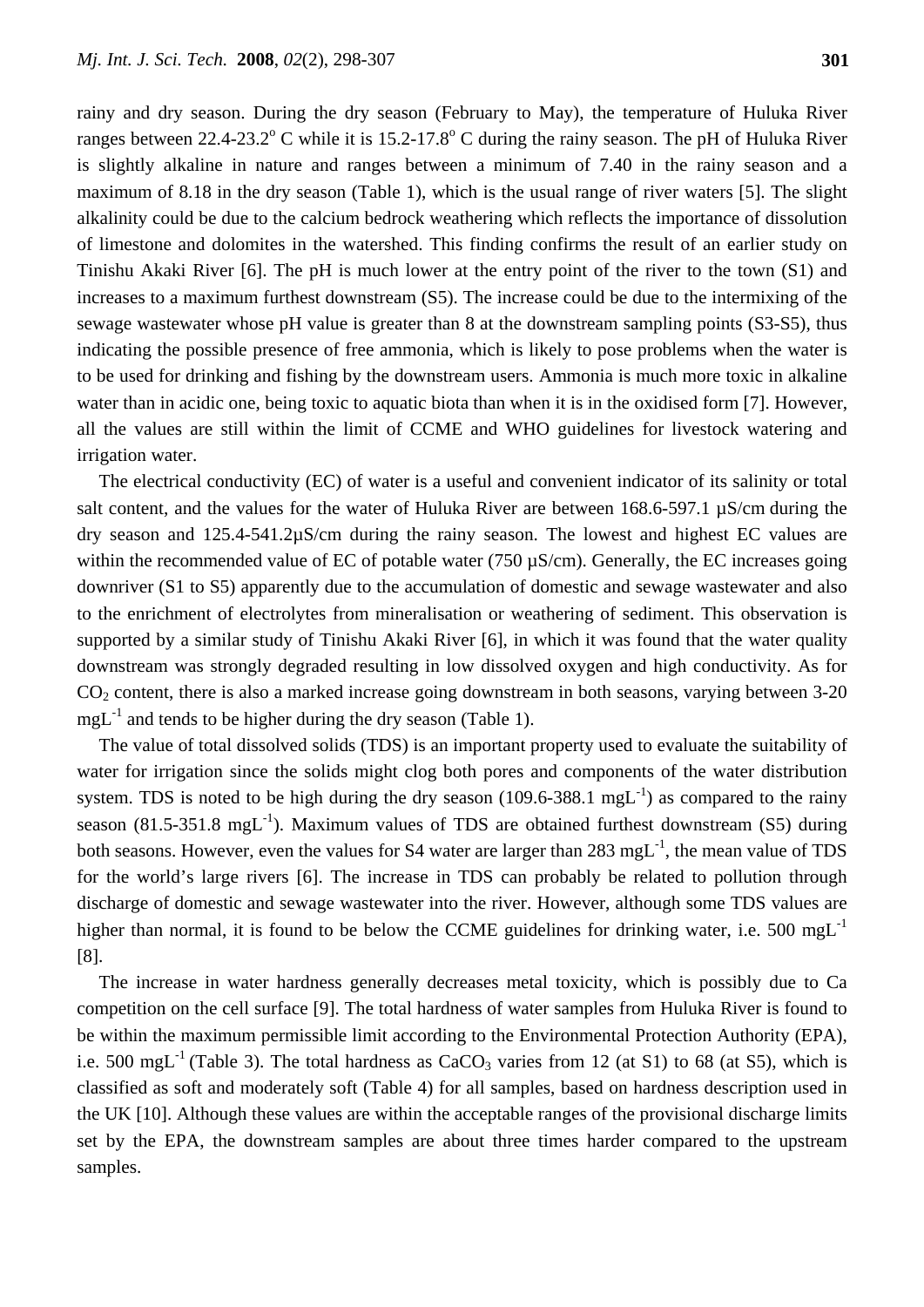| Sample         | Temperature $(^0C)$ |      |      |      |                            |      | pH    |       |       |                                                 |                                      | Electrical conductivity $(\mu S/cm)$ |       |       |       |       |       |       |
|----------------|---------------------|------|------|------|----------------------------|------|-------|-------|-------|-------------------------------------------------|--------------------------------------|--------------------------------------|-------|-------|-------|-------|-------|-------|
|                | Feb                 | Mar  | Apr  | May  | Jun                        | Jul  | Feb   | Mar   | Apr   | May                                             | Jun                                  | Jul                                  | Feb   | Mar   | Apr   | May   | Jun   | Jul   |
| S <sub>1</sub> | 22.4                | 22.6 | 22.8 | 22.8 | 17.5                       | 16.9 | 7.90  | 7.85  | 7.91  | 7.69                                            | 7.40                                 | 7.45                                 | 168.6 | 174.1 | 169.1 | 178.5 | 138.1 | 125.4 |
| S <sub>2</sub> | 22.4                | 22.6 | 23.1 | 22.8 | 17.5                       | 16.8 | 7.97  | 7.97  | 7.95  | 7.89                                            | 7.41                                 | 7.45                                 | 171.2 | 172.2 | 175.2 | 165.9 | 148.3 | 145.9 |
| S <sub>3</sub> | 22.4                | 22.8 | 23.1 | 23.2 | 17.8                       | 16.0 | 8.02  | 8.15  | 8.12  | 8.14                                            | 7.50                                 | 7.56                                 | 395.0 | 385.1 | 398.2 | 401.3 | 325.2 | 315.2 |
| S4             | 22.6                | 22.4 | 23.2 | 23.1 | 16.0                       | 16.2 | 8.10  | 8.05  | 8.04  | 8.05                                            | 7.71                                 | 7.71                                 | 553.6 | 561.2 | 578.2 | 545.5 | 498.2 | 481.5 |
| S5             | 22.4                | 22.4 | 23.2 | 23.1 | 16.2                       | 15.2 | 8.14  | 8.15  | 8.18  | 8.12                                            | 8.14                                 | 8.01                                 | 580.2 | 574.0 | 580.3 | 597.1 | 541.2 | 520.1 |
| Sample         | $CO2(mgL-1)$        |      |      |      | $TDS$ (mgL <sup>-1</sup> ) |      |       |       |       | Hardness (mgL <sup>-1</sup> CaCO <sub>3</sub> ) |                                      |                                      |       |       |       |       |       |       |
|                | Feb                 | Mar  | Apr  | May  | Jun                        | Jul  | Feb   | Mar   | Apr   | May                                             | Jun                                  | Jul                                  | Feb   | Mar   | Apr   | May   | Jun   | Jul   |
| S <sub>1</sub> | 5                   | 5    | 6    | 6    | 3                          | 3    | 109.6 | 113.2 | 109.9 | 116.0                                           | 89.8                                 | 81.5                                 | 20    | 21    | 21    | 20    | 15    | 12    |
| S <sub>2</sub> | $\overline{7}$      | 8    | 9    | 8    | 5                          | 5    | 111.3 | 111.9 | 113.8 | 107.8                                           | 96.4                                 | 94.8                                 | 28    | 25    | 26    | 24    | 26    | 21    |
| S <sub>3</sub> | 8                   | 8    | 13   | 10   | 8                          |      | 256.8 | 250.3 | 258.8 | 260.9                                           | 211.4                                | 204.9                                | 60    | 59    | 58    | 50    | 58    | 58    |
| S <sub>4</sub> | 12                  | 10   | 13   | 10   | 10                         | 8    | 359.8 | 364.8 | 375.8 | 354.6                                           | 323.8                                | 312.9                                | 52    | 52    | 54    | 65    | 50    | 55    |
| S <sub>5</sub> | 20                  | 15   | 15   | 13   | 18                         | 12   | 377.1 | 373.1 | 377.2 | 388.1                                           | 351.8                                | 338.1                                | 68    | 67    | 65    | 54    | 58    | 60    |
| Sample         | Temperature $(^0C)$ |      |      |      |                            | pH   |       |       |       |                                                 | Electrical conductivity $(\mu S/cm)$ |                                      |       |       |       |       |       |       |
|                | Feb                 | Mar  | Apr  | May  | Jun                        | Jul  | Feb   | Mar   | Apr   | May                                             | Jun                                  | Jul                                  | Feb   | Mar   | Apr   | May   | Jun   | Jul   |
| S1             | 6.5                 | 6.2  | 6.5  | 7.2  | 7.8                        | 7.9  | 5.8   | 6.7   | 8.5   | 10.0                                            | 5.5                                  | 5.8                                  | 23    | 28    | 31    | 35    | 25    | 28    |
| S <sub>2</sub> | 5.0                 | 5.0  | 5.1  | 5.4  | 6.8                        | 6.9  | 7.0   | 7.6   | 8.0   | 11.0                                            | 6.1                                  | 5.9                                  | 94    | 102   | 105   | 95    | 90    | 95    |
| S <sub>3</sub> | 3.9                 | 3.8  | 3.9  | 3.9  | 4.5                        | 4.2  | 9.0   | 10.0  | 12.0  | 15.0                                            | 8.4                                  | 9.6                                  | 76    | 75    | 81    | 86    | 85    | 92    |
| S <sub>4</sub> | 3.5                 | 3.5  | 3.2  | 3.1  | 4.1                        | 4.0  | 25.0  | 31.0  | 22.0  | 23.0                                            | 21.0                                 | 18.0                                 | 150   | 165   | 157   | 184   | 168   | 152   |
| S <sub>5</sub> | 3.2                 | 3.1  | 3.0  | 3.0  | 3.4                        | 3.6  | 42.0  | 46.0  | 37.0  | 42.0                                            | 37.0                                 | 41.0                                 | 265   | 245   | 285   | 255   | 240   | 215   |

**Table 1.** Physico-chemical properties of water samples from Huluka River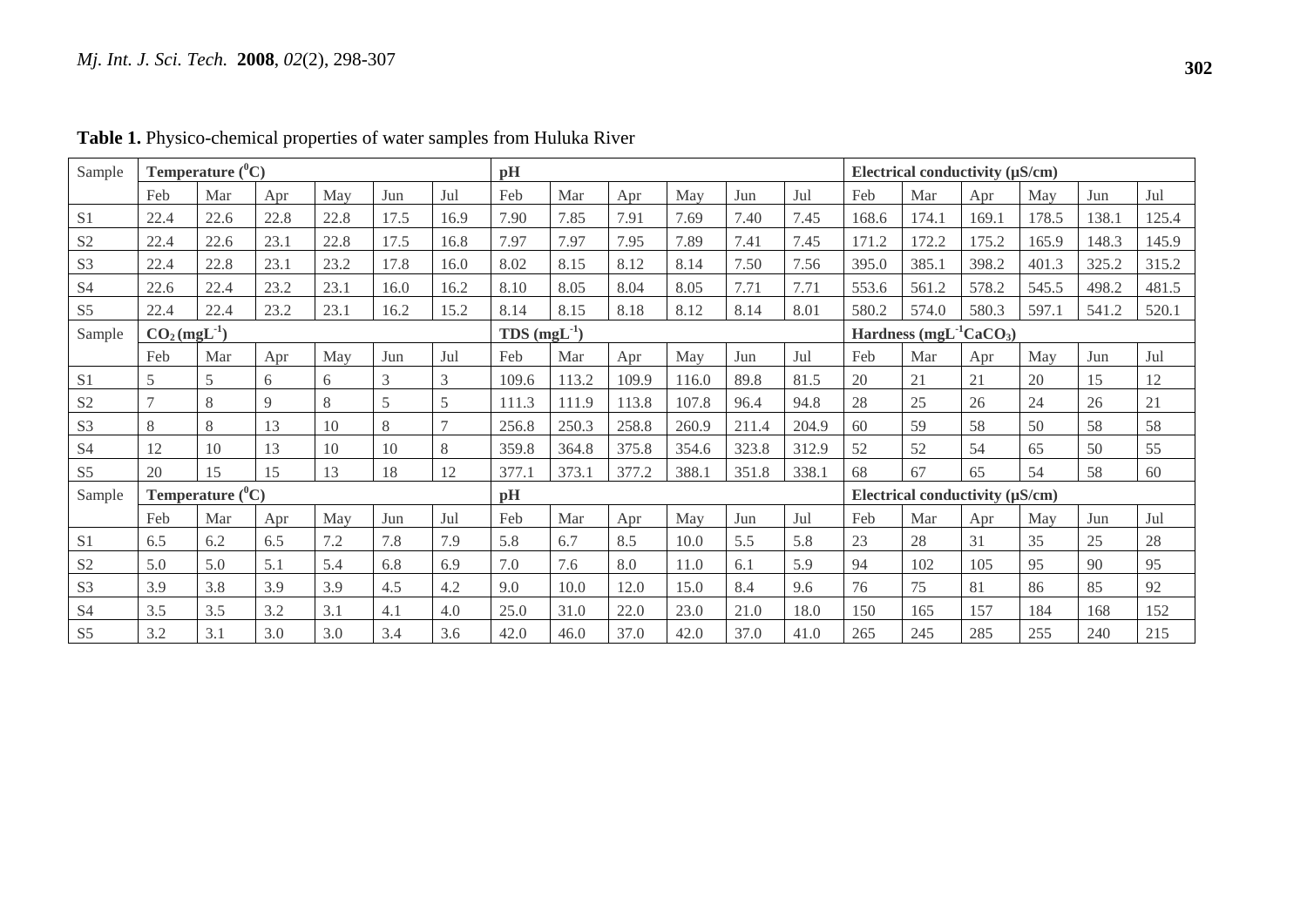# *Mj. Int. J. Sci. Tech.* **2008**, *02*(2), 298-307 **2**

| Sample         | $Ca \, (mgL^{-1})$   |      |      |      |      | $Mg$ (mgL <sup>-1</sup> ) |      |      |      |                       | $Cl (mgL^{-1})$ |      |      |      |      |      |      |      |
|----------------|----------------------|------|------|------|------|---------------------------|------|------|------|-----------------------|-----------------|------|------|------|------|------|------|------|
|                | Feb                  | Mar  | Apr  | May  | Jun  | Jul                       | Feb  | Mar  | Apr  | May                   | Jun             | Jul  | Feb  | Mar  | Apr  | May  | Jun  | Jul  |
| S <sub>1</sub> | 15                   | 14   | 18   | 15   | 14   | 12                        | 5.2  | 4.8  | 5.4  | 4.9                   | 3.4             | 3.2  | 12.1 | 13.9 | 12.8 | 12.4 | 8.0  | 7.5  |
| S <sub>2</sub> | 28                   | 25   | 29   | 28   | 22   | 20                        | 13.9 | 14.0 | 13.2 | 12.7                  | 8.1             | 8.9  | 20.8 | 20.2 | 21.0 | 22.3 | 15.2 | 15.4 |
| S <sub>3</sub> | 48                   | 45   | 46   | 47   | 35   | 23                        | 17.1 | 17.8 | 17.9 | 18.1                  | 12.3            | 11.9 | 29.9 | 29.5 | 28.4 | 31.2 | 24.9 | 23.5 |
| S <sub>4</sub> | 55                   | 58   | 59   | 60   | 35   | 34                        | 18.3 | 19.1 | 21.0 | 17.6                  | 13.1            | 12.1 | 38.6 | 35.6 | 35.1 | 38.2 | 31.9 | 28.7 |
| S <sub>5</sub> | 68                   | 60   | 59   | 72   | 40   | 41                        | 25.4 | 23.4 | 24.5 | 25.3                  | 20.4            | 18.9 | 45.4 | 46.0 | 45.0 | 46.3 | 35.2 | 33.2 |
| Sample         | Nitrate $(mgL^{-1})$ |      |      |      |      | Phosphate $(mgL^{-1})$    |      |      |      | Sulphate $(mgL^{-1})$ |                 |      |      |      |      |      |      |      |
|                | Feb                  | Mar  | Apr  | May  | Jun  | Jul                       | Feb  | Mar  | Apr  | May                   | Jun             | Jul  | Feb  | Mar  | Apr  | May  | Jun  | Jul  |
| S <sub>1</sub> | 0.88                 | 0.76 | 0.89 | 0.91 | 1.12 | .35                       | 0.12 | 0.15 | 0.12 | 0.15                  | 0.20            | 0.30 | 16.2 | 15.2 | 15.8 | 15.5 | 16.5 | 18.5 |
| S <sub>2</sub> | 0.96                 | 0.94 | 0.99 | l.10 | .25  | .46                       | 0.28 | 0.21 | 0.25 | 0.30                  | 0.35            | 0.53 | 19.4 | 19.8 | 19.5 | 20.1 | 20.8 | 22.8 |
| S <sub>3</sub> | 1.07                 | 1.23 | 1.35 | .25  | 1.32 | .57                       | 0.62 | 0.65 | 0.67 | 0.81                  | 0.65            | 0.80 | 22.6 | 22.6 | 23.0 | 23.2 | 25.3 | 25.9 |
| S <sub>4</sub> | 1.76                 | 1.81 | 1.92 | 1.96 | 2.25 | 2.75                      | 0.81 | 0.84 | 0.90 | 0.92                  | 0.90            | 1.05 | 25.3 | 26.0 | 25.1 | 26.2 | 30.1 | 30.1 |
| S <sub>5</sub> | 2.64                 | 2.60 | 2.81 | 2.89 | 3.15 | 3.58                      | 1.20 | 1.20 | 1.28 | .45                   | 1.40            | 1.60 | 28.9 | 29.5 | 29.0 | 21.1 | 32.3 | 33.4 |

**Table 2.** Concentration of major ions and nutrients in water samples from Huluka River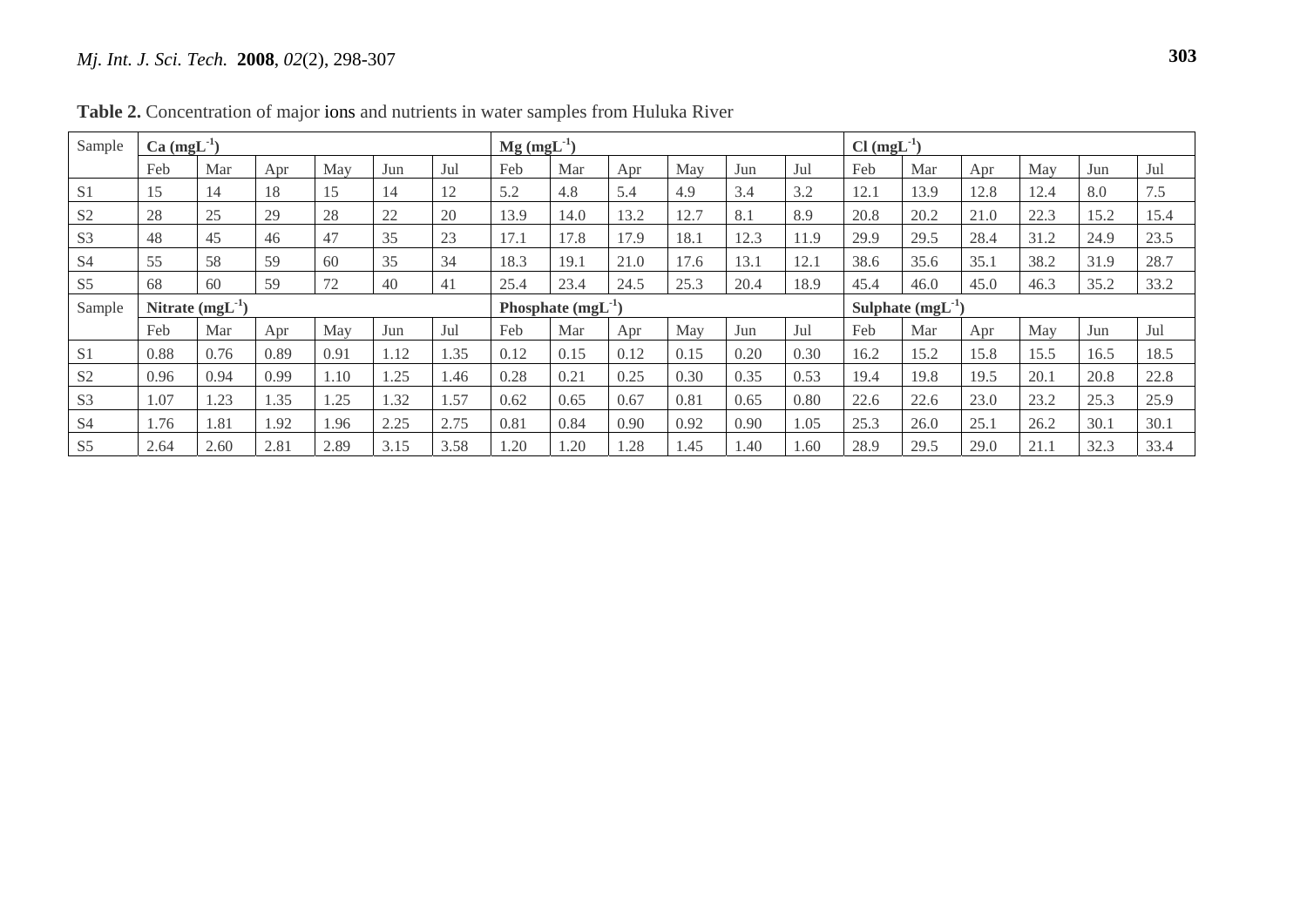As shown in Table 1, traversing downstream the value of dissolved oxygen (DO) steadily decreases with values ranging from 7.9-3.4 and 6.5-3.0 mgL<sup>-1</sup> during the rainy and dry season respectively, which is an indicator that the quality of water increasingly worsens as it travels further downstream. Except for those at S1 and partly at S2, all other samples are found critically low in DO and do not conform to the value in the CCME guideline for the protection of aquatic life, i.e.  $5.5$ -9.5 mgL<sup>-1</sup>. The low DO level causes anaerobic conditions resulting in foul odour of the Huluka River. The lower levels of DO downstream may be attributed to the microbial utilisation of DO in the breakdown of organic compounds introduced by the discharge of domestic and sewage wastewater.

The pollution profile as indicated by BOD and COD is depicted graphically in Figure 2. They range from 5.5 to 46.0 mgL<sup>-1</sup> and 23 to 285 mgL<sup>-1</sup> respectively (Table 1). These values are within acceptable ranges (BOD < 200 mgL<sup>-1</sup>, COD < 500 mgL<sup>-1</sup>) according to the provisional discharge limits set by Ethiopian EPA [11]. However, the downstream samples (S4 and S5) are approximately eight times higher in BOD, and ten times higher in COD than the upstream samples and their BOD values exceed  $15 \text{ mg}$ <sup>-1</sup>, which is categorised as bad according to the UK general water quality assessment criteria (Table 4).



**Figure 2.** BOD and COD values of water samples from Huluka River

The measurement of Ca and Mg ion content of Huluka River registers  $14-72 \text{ mgL}^{-1}$  and 3.2-25.4  $mgL^{-1}$  respectively (Table 2). As usual with most other indices, the Ca and Mg concentration increases progressively going downstream. However, the base cations are associated with the weathering of the bedrock and groundwater discharges. The extent of weathering in turn is associated with the reactivity of the rock and the surface area of contact between the rock and the river water [12].

The chloride ion concentrations in the river  $(7.5-35.2 \text{ mgL}^{-1})$  during the rainy season and 12.1-46.3 mgL<sup>-1</sup> during the dry season) are considered to be within the limit of the CCME for use as irrigation water and domestic purposes (Table 3). The probable sources of chloride could be the domestic and municipal sewage wastewater. The chloride concentration in downstream samples is up to four times that of the upstream ones and denotes the levels of pollution due to domestic and sewage wastewater intrusion.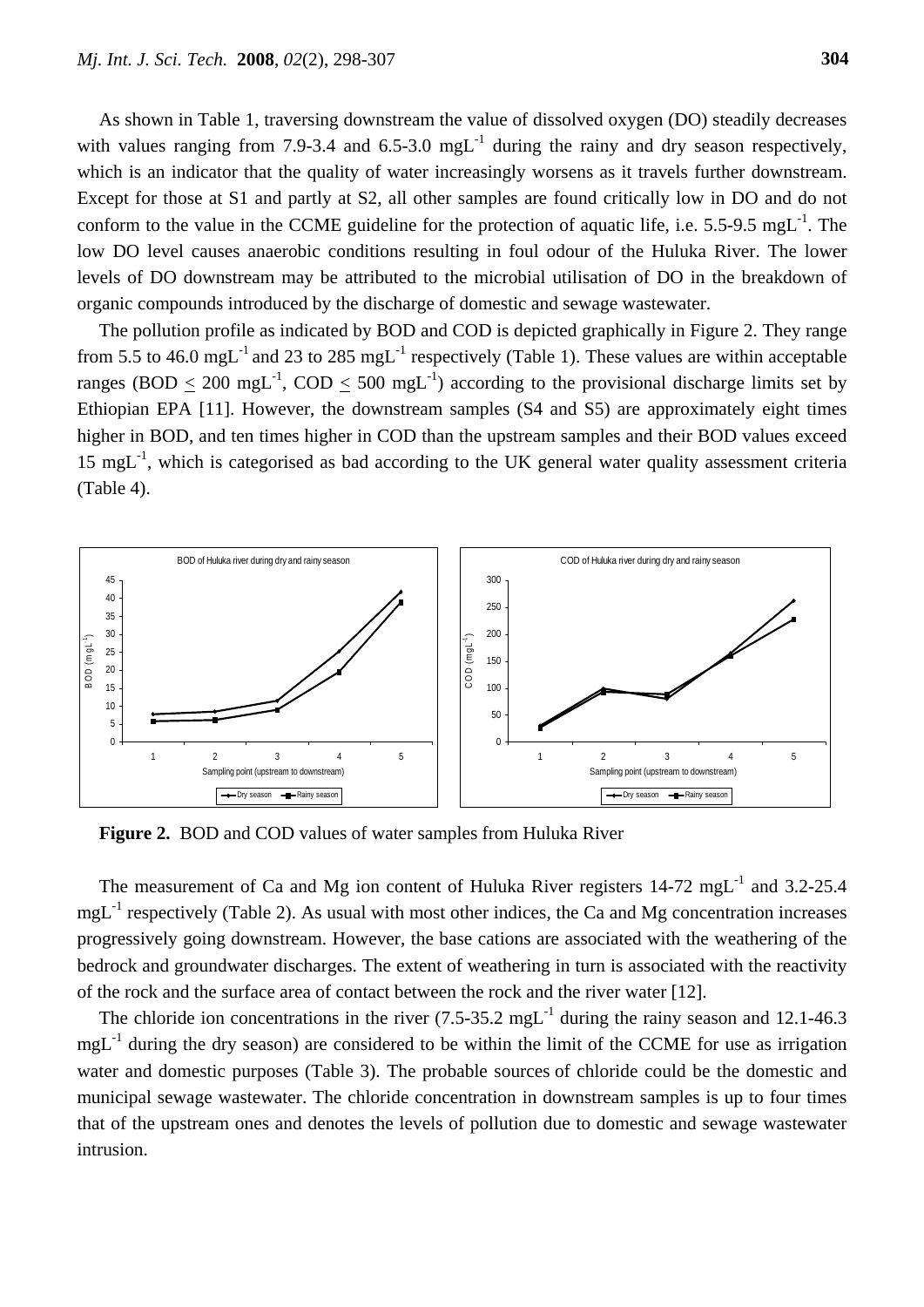| <b>Parameter</b>            | <b>Desirable limit</b> | <b>Maximum</b>    | <b>Organisation/Body</b> |  |  |
|-----------------------------|------------------------|-------------------|--------------------------|--|--|
|                             |                        | permissible limit |                          |  |  |
| Temperature $(^0C)$         |                        | 15                | CCME <sup>[8]</sup>      |  |  |
| pH                          | $7.0 - 8.5$            |                   | <b>WHO</b> [13]          |  |  |
| $EC (\mu S/cm)$             | 750                    | 2500              | WHO                      |  |  |
| $DO(mgL^{-1})$              | $5.5 - 9.5$            |                   | <b>CCME</b>              |  |  |
| TDS $(mgL^{-1})$            | 500                    | 1500              | <b>ICMR</b> [14]         |  |  |
| Nitrate $(mgL^{-1})$        | 25                     | 50                | $EC$ [15]                |  |  |
|                             |                        | 45                | <b>WHO</b>               |  |  |
| Chloride $(mgL^{-1})$       | 100-700                | 1000              | <b>CCME</b>              |  |  |
| Phosphate $(mgL^{-1})$      | 0.35                   | 6.1               | EC                       |  |  |
|                             |                        |                   | <b>WHO</b>               |  |  |
| Calcium $(mgL^{-1})$        | 1000 - Livestock       |                   | <b>CCME</b>              |  |  |
| Total hardness $(mgL^{-1})$ | 100                    | 500               | EPA [16], ICMR           |  |  |
| Sulphate $(mgL^{-1})$       | <1000-Livestock        |                   | <b>CCME</b>              |  |  |

**Table 3.** Water quality standards given by different organisations/bodies

Note: CCME = Canadian Council of Minister for Environment; WHO = World Health Organization; ICMR = Indian Council of Medical Research; EC = European Community; EPA = Environmental Protection Agency

| GQA grade | <b>Description</b> | <b>BOD</b><br>$(mgL^{-1})$ | <b>Hardness</b><br>$(mgL^{-1}$ CaCO <sub>3</sub> ) | <b>Description</b> |
|-----------|--------------------|----------------------------|----------------------------------------------------|--------------------|
| A         | Very good          | 2.5                        | $0 - 50$                                           | Soft               |
| B         | Good               | 4.0                        | 50-100                                             | Moderately soft    |
|           | Fairly good        | 6                          | 100-150                                            | Slightly hard      |
|           | Fair               | 8                          | 150-200                                            | Moderately hard    |
| E         | Poor               | 15                         | 200-300                                            | Hard               |
| F         | <b>Bad</b>         | >15                        | >300                                               | Very hard          |

**Table 4.** The UK General Quality Assessment (GQA) for rivers and hardness description used in UK [6]

The variation of the nitrate concentrations  $(0.76{\text -}3.58 \text{ mgL}^{-1})$  in the water of Huluka River follows the same trend described above. The recommended maximum concentration of nitrate for public water supplies which is 45 mgL<sup>-1</sup> [13]. Although the values are still well within the maximum permissible limits (e.g. 25 mgL<sup>-1</sup> for drinking water-Table 3), an elevated amount of nitrate pollution may cause blue baby syndrome [17]. On the other hand the phosphate concentrations  $(0.12\t{-}1.60 \text{ mgL}^{-1})$  although somewhat low upstream are above the desirable limits  $(0.35-1 \text{ mgL}^{-1})$  further downriver by European Community and WHO standards. The increase in nitrate and phosphate content is most probably a consequence of urban and/or agricultural activities, mainly from the use of fertilisers and phosphatecontaining detergents [6].

The sulphate ion content in the river (15.2 to 33.4 mgL<sup>-1</sup>) is well within the limit given by CCME for livestock use  $(<1000 \text{ mgL}^{-1})$ . Sulphate ions are often the result of dissolution of gypsum, oxidation of sulfides, and atmospheric input [6].

Elevated concentrations of these ions are mostly attributed by domestic and municipal sewage water, whereby, proper measures should be administered before release into the receiving Huluka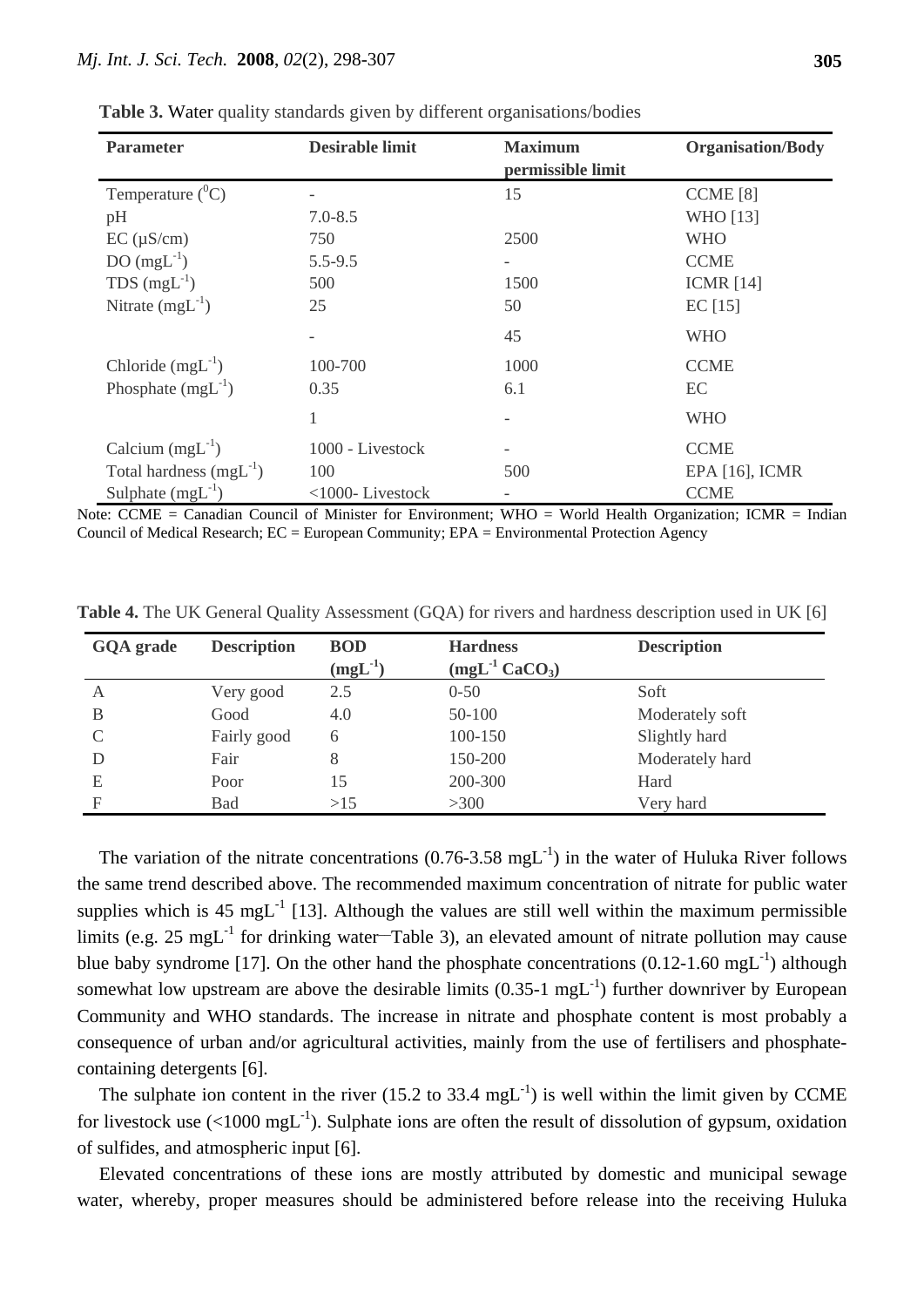river. Though national standards for management of water quality in Ethiopia are in the process of enactment, the direct discharge of these pollutants to downstream of Huluka river could entail negative effects on the water quality river, as well as serious harm to the aquatic life and the downstream users.

## **Conclusions**

As the water of Huluka River flows through Ambo, its quality is found to steadily deteriorate. All measured values for parameters relating to the water quality (except temperature) are found to have a worsening trend as one goes further downstream. Particularly, the levels of TDS, DO, BOD, and phosphate concentration determined for some of the downstream water samples are found to be outside the desirable ranges.

### **References**

- 1. S. B. Awulachew., A. D. Yilma., M. Loulseged., W. Loiskandl., M. Ayana, and T. Alamirew, "Water Resources and Irrigation Development in Ethiopia", International Water Management Institute, Working Paper 123, Colombo, **2007**.
- 2. Z. Gebre-Mariam, in "Conservation, Ecology, and Management of African Fresh Waters". (Ed. T. L. Crisman., L. J. Chapman., C. A. Chapman, and L. S. Kaufman), University Press, Florida, **2006**, Ch.6.
- 3. APHA (American Public Health Association), "Standard Methods for the Examination of Water and Wastewater", 18<sup>th</sup> Edn., Washington DC, 1992.
- 4. WHO/UNEP, "Water Quality Monitoring: A Practical Guide to the Design and Implementation of Fresh Water Quality Studies and Monitoring Programs", UN publication series III, Paris, **1996**.
- 5. G. Han and C. O. Liu, "Alteration of physical and chemical characteristics of rivers due to topography, geology and water/rock interaction", *Chem*. *Geology*, **2004,** *204*, 1-8.
- 6. S. Melaku, T. Wondimu, R. Dams, and L. Moens, "Pollution status of Tinishu Akaki River and its tributaries (Ethiopia) evaluated using physico-chemical parameters, major ions and nutrients", *Bull. Chem. Soc. Ethiop*., **2007**, *21*, 13-22.
- 7. S. Leta., F. Assefa, and G. Dalhammar, "Characterization of tannery wastewater and assessment of downstream pollution profiles along Modjo River in Ethiopia", *Ethiop. J. Biol. Sci*., **2003**, *2*, 157-168.
- 8. Canadian Council of Ministers of the Environment (CCME-online), *http//www.ccme.ca/publications.html,* **1999***.*
- 9. C. Gueguen, R. Gilbin, M. Padros, and J. Dominik, "Relatioship between water hardness and metal toxicity", *Appl. Geochem.,* **2004,** *19*, 153-159.
- 10. R. Reeve, "Introduction to Environmental Analysis", Wiley Publications, London, **2002.**
- 11. Environmental Protection Authority, "Provisional Standards for Industrial Sector: Ecologically Sustainable Industrial Development Project", US/ETH/99/068 Ethiopia, EPA/UNIDO, Addis Ababa, **2003.**